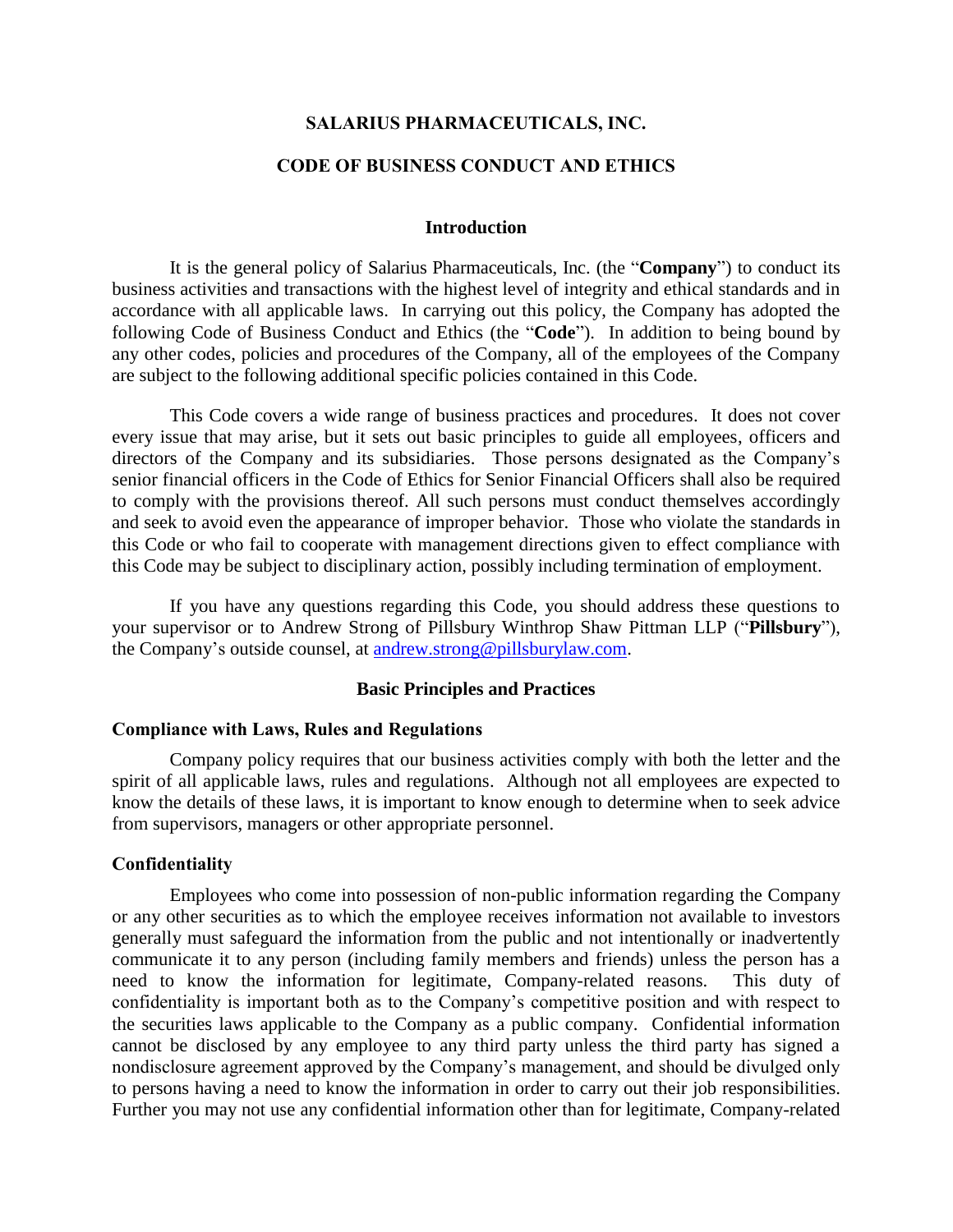reasons. You must also abide by any specific agreements, such as a Confidential Information and Invention Assignment Agreement and Company policies regarding confidentiality between you and the Company.

Consistent with the foregoing, all employees should be discreet with respect to confidential information about the Company or any other securities as to which the employee receives information not available to investors generally and not discuss it in public places.

Confidential information related to the Company or any other securities as to which the employee receives information not available to investors generally can include a variety of materials and information regarding the ongoing operations and plans of the Company, and also includes information that customers, partners or vendors have provided to us. For example, confidential information can include facility or product development plans, patents, significant new contracts, information regarding the financial health and performance of the Company, salary and personnel information, plans regarding significant acquisitions or divestitures, plans to raise additional capital and marketing and sales plans.

### **Conflicts of Interest**

A "conflict of interest" arises when a person's loyalties or actions are divided between the interests of the Company and those of another, such as a competitor, supplier or customer, or personal business. A conflict of interest can arise when an employee takes actions or has interests that may make it difficult to perform his or her work for the Company objectively and effectively. A conflict of interest may also arise when an individual, or a member of his or her family, receives an improper personal benefit as a result of his or her position in, or relationship with, the Company. Breach of confidentiality obligations can also give rise to a conflict of interest. Moreover, the appearance of a conflict of interest alone can adversely affect the Company and its relations with customers, suppliers and employees.

Employees are expected to use good judgment, to adhere to high ethical standards and to avoid situations that create an actual or potential conflict of interest. It is almost always a conflict of interest for employees to work simultaneously for a competitor, customer or supplier.

A conflict of interest can also arise with respect to employment of relatives and persons with close personal relationships. If an employee or someone with whom an employee has a close relationship (e.g., a family member or close companion) has a financial or employment relationship with an actual or potential competitor, supplier or customer, the employee must disclose this fact in writing to Andrew Strong of Pillsbury at [andrew.strong@pillsburylaw.com.](mailto:andrew.strong@pillsburylaw.com) The Company may take any action that it deems necessary in its sole discretion to avoid or remedy an actual, prospective or perceived conflict of interest, including a reassignment of some or all of the employee's duties or change of the employee's position.

A conflict of interest may not always be clear, therefore, you should consult with higher levels of management if you have any questions. Any employee who becomes aware of a conflict or a potential conflict should bring it to the attention of Andrew Strong of Pillsbury at [andrew.strong@pillsburylaw.com.](mailto:andrew.strong@pillsburylaw.com)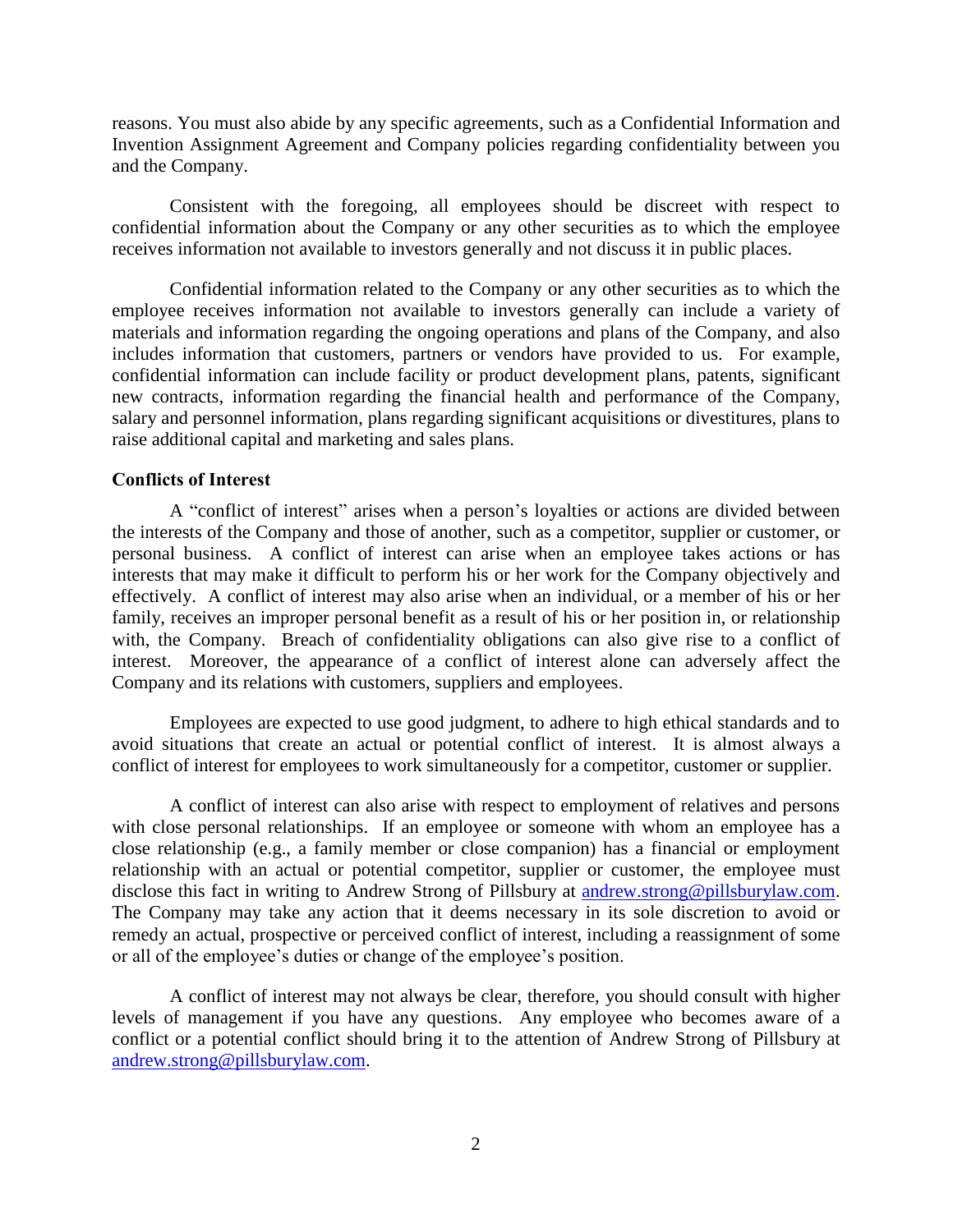#### **Corporate Opportunities**

You must not take for yourself personally opportunities that are discovered through the use of Company property or confidential information or your position with the Company without the consent of the Board of Directors or its designees. No employee may use corporate property, information or their position for improper personal gain, and no employee may compete with the Company directly or indirectly while they are employed by the Company. You owe a duty to the Company to advance its legitimate interests when the opportunity to do so arises.

### **Fair Dealing**

Although the prosperity of our Company depends on our ability to outperform our competitors, the Company is committed to achieving success by fair and ethical means. We seek to maintain a reputation for honesty and fair dealing among our competitors and the public alike. In light of this aim, dishonest, unethical or illegal business practices are prohibited. An exhaustive list of unethical practices cannot be provided. Instead, the Company relies on the judgment of each individual to avoid such practices. Furthermore, each employee should endeavor to deal fairly with the Company's customers, suppliers, competitors and employees. No employee should take unfair advantage of anyone through manipulation, concealment, abuse of privileged information, misrepresentation of material facts, or any other unfair business practice.

#### **Payments or Gifts from Others**

Under no circumstances may employees, officers, directors, agents or contractors accept any offer, payment, promise to pay, or authorization to pay any money, gift, or anything of value from customers, vendors, consultants, etc. that is perceived as intended, directly or indirectly, to influence any business decision, any act or failure to act, any commitment of fraud, or opportunity for the commission of any fraud. Inexpensive gifts, infrequent business meals, celebratory events and entertainment, provided that they are not excessive or create an appearance of impropriety, do not violate this policy. Questions regarding whether a particular payment or gift violates this policy are to be directed **to Andrew Strong of Pillsbury at**  [andrew.strong@pillsburylaw.com.](mailto:andrew.strong@pillsburylaw.com)

Gifts given by the Company to suppliers or customers or received from suppliers or customers should always be appropriate to the circumstances and should never be of a kind that could create an appearance of impropriety. The nature and cost must always be accurately recorded in the Company's books and records.

#### **Health and Safety**

The Company strives to provide a safe and healthy work environment. All employees have responsibility for maintaining a safe and healthy workplace for all other employees by following the Company's safety and health rules, policies and practices and reporting accidents, injuries and unsafe equipment, practices or conditions.

#### **Insider Trading**

You are not permitted to use, share or disseminate confidential information for stock trading purposes or for any other purpose except the conduct of our business. To use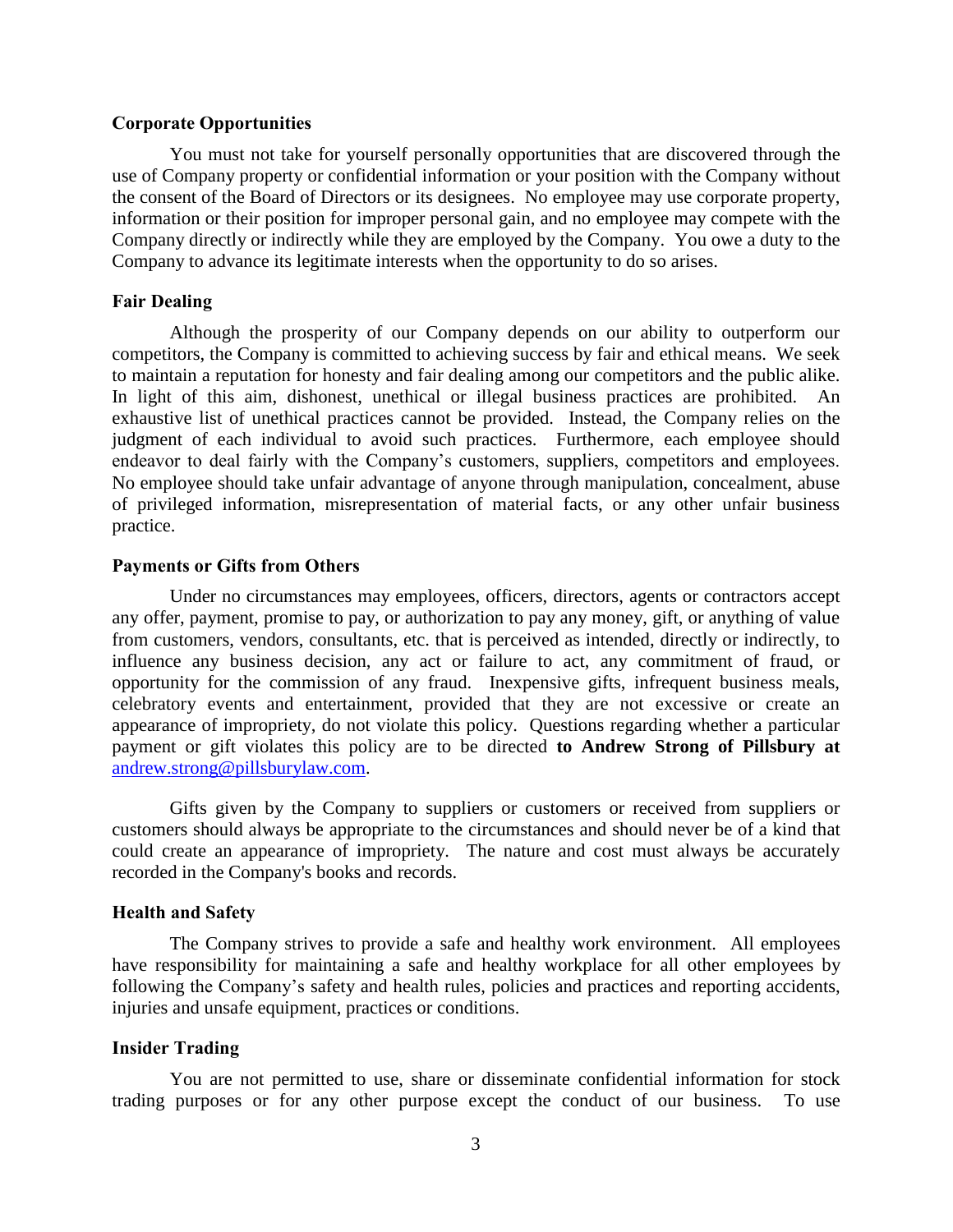confidential information for personal financial benefit or to "tip" others who might make an investment decision on the basis of this information is not only unethical but also illegal. You are expected to comply with the Company's Insider Trading and Communications Policy.

## **Protection and Proper Use of Company Assets**

No secret or unrecorded fund of Company assets or cash shall be established or maintained for any purpose. Anyone spending or obligating Company funds should be certain that the transaction is properly and appropriately documented and that the Company receives appropriate value in return.

All employees should endeavor to protect the Company's assets and ensure their efficient use. Theft, carelessness and waste have a direct impact on the Company's profitability. Any suspected incident of fraud or theft should be immediately reported to Andrew Strong of Pillsbury at [andrew.strong@pillsburylaw.com](mailto:andrew.strong@pillsburylaw.com) for investigation. Company equipment should not be used for non-Company business, though incidental personal use may be permitted.

## **Record Keeping**

The Company requires honest and accurate recording and reporting of information in order to make responsible business decisions. If you use a business expense account, expenses to be reimbursed must be documented and recorded accurately. If you are not sure whether an expense is appropriate, ask your supervisor.

All of the Company's books, records, accounts and financial statements must be maintained in reasonable detail, must appropriately reflect the Company's transactions and must conform both to applicable legal requirements and to the Company's system of internal controls. All Company business data, records and reports must be prepared truthfully and accurately. The Company's business records must be maintained for the periods specified in the Company's applicable record retention policies.

Employees who contribute to or prepare the Company's financial statements, public filings, submissions or communications should do so in accordance with the following guidelines:

- All accounting records, as well as reports produced from those records, must be prepared in accordance with the laws of each applicable jurisdiction.
- All records must fairly and accurately reflect the transactions or occurrences to which they relate.
- All records must fairly and accurately reflect, in reasonable detail, the Company's assets, liabilities, revenues and expenses.
- The Company's accounting records must not contain any false or intentionally misleading entries.
- No transactions should be intentionally misclassified as to accounts, departments or accounting periods.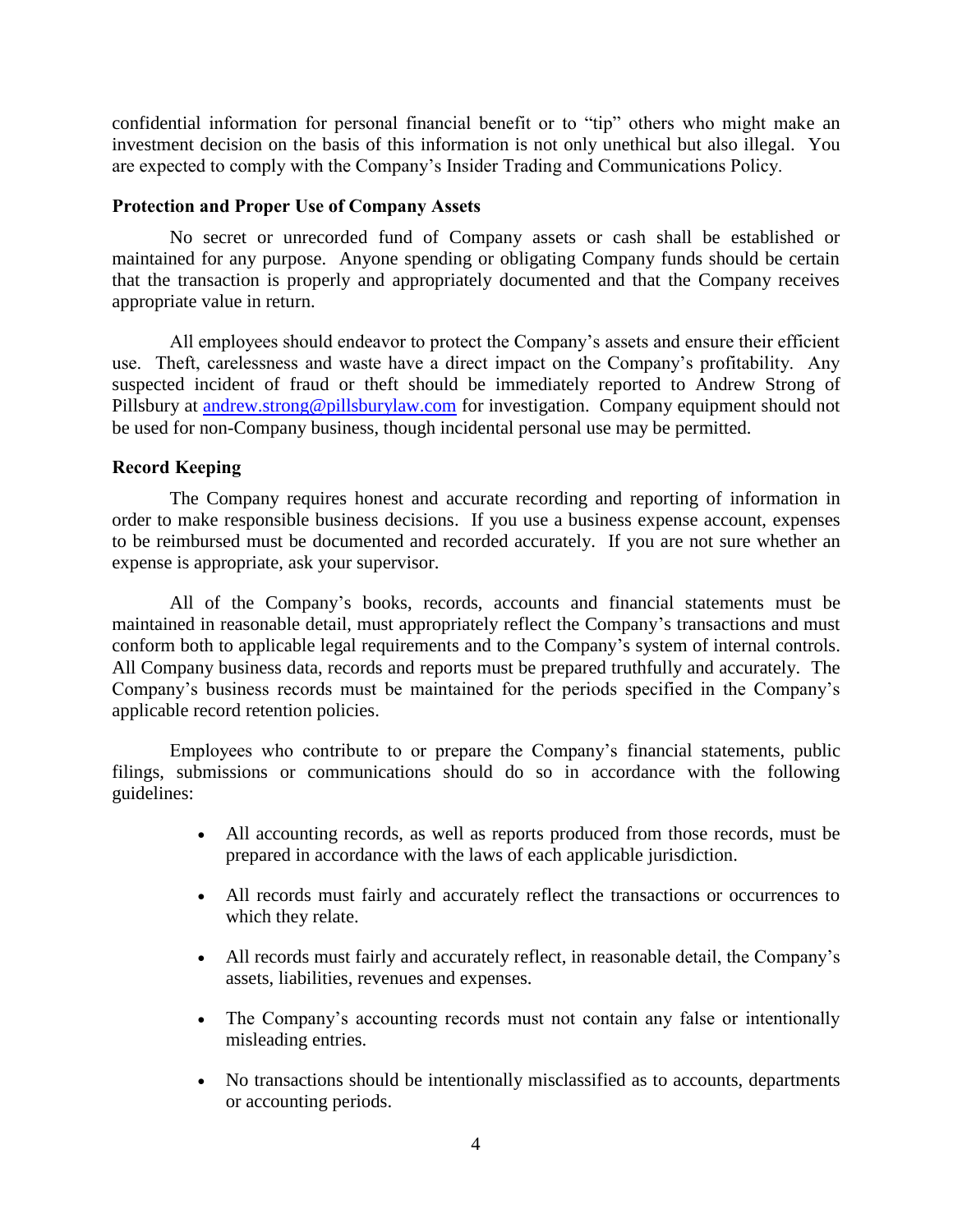- All transactions must be supported by accurate documentation in reasonable detail and recorded in the proper account and in the proper accounting period.
- No information should be concealed from independent auditors.
- Compliance with the Company's system of internal accounting controls is required.

Business records and communications often become public, and employees should avoid exaggeration, derogatory remarks, guesswork or inappropriate characterizations of people and companies that can be misunderstood. This applies equally to e-mail, internal memos and formal reports.

#### **Implementation**

Violations of this Code or of any direction given by management in order to effect the provisions, goals, and aims of this Code may result in disciplinary action, up to and including termination of employment.

#### **Waiver**

Any waiver of this Code for executive officers or directors or any waiver of the Code of Ethics for Senior Financial Officers may be made only by the Board of Directors, or a Board of Directors committee responsible for corporate governance, and will be promptly disclosed as required by law.

### **Reporting Violations of this Code**

Employees are responsible for being aware of the corporate policies applicable to their activities and to comply with them fully. If you become aware of illegal activity, unethical behavior, a violation of this Code or believe that a violation may take place in the future, you must promptly report the matter. Failure to report a known violation allows misconduct to go unremedied and is itself grounds for discipline. Ordinarily, the report may be made to the employee's immediate supervisor who, in turn, must report it to Andrew Strong of Pillsbury at [andrew.strong@pillsburylaw.com.](mailto:andrew.strong@pillsburylaw.com) If the report pertains to concerns regarding questionable accounting or auditing matters, the employee should direct the report to the Chair of the Audit Committee of the Board of Directors as described in the Company's policy entitled "Procedures for Reporting Questionable Accounting and Auditing Matters."

Employees may report evidence of wrongdoing, complaints, or concerns relating to accounting and auditing matters to the Chair of the Audit Committee at any time. This report may be made in person or in writing, and may be anonymous, at the employee's discretion, through the following:

- Contact the Chair of the Audit Committee by email at \_\_\_\_\_\_\_\_\_.
- Contact the Chair of the Audit Committee by mail at Salarius Pharmaceuticals, Inc., Attn: Audit Committee Chair, 2450 Holcombe Boulevard, Suite J-608,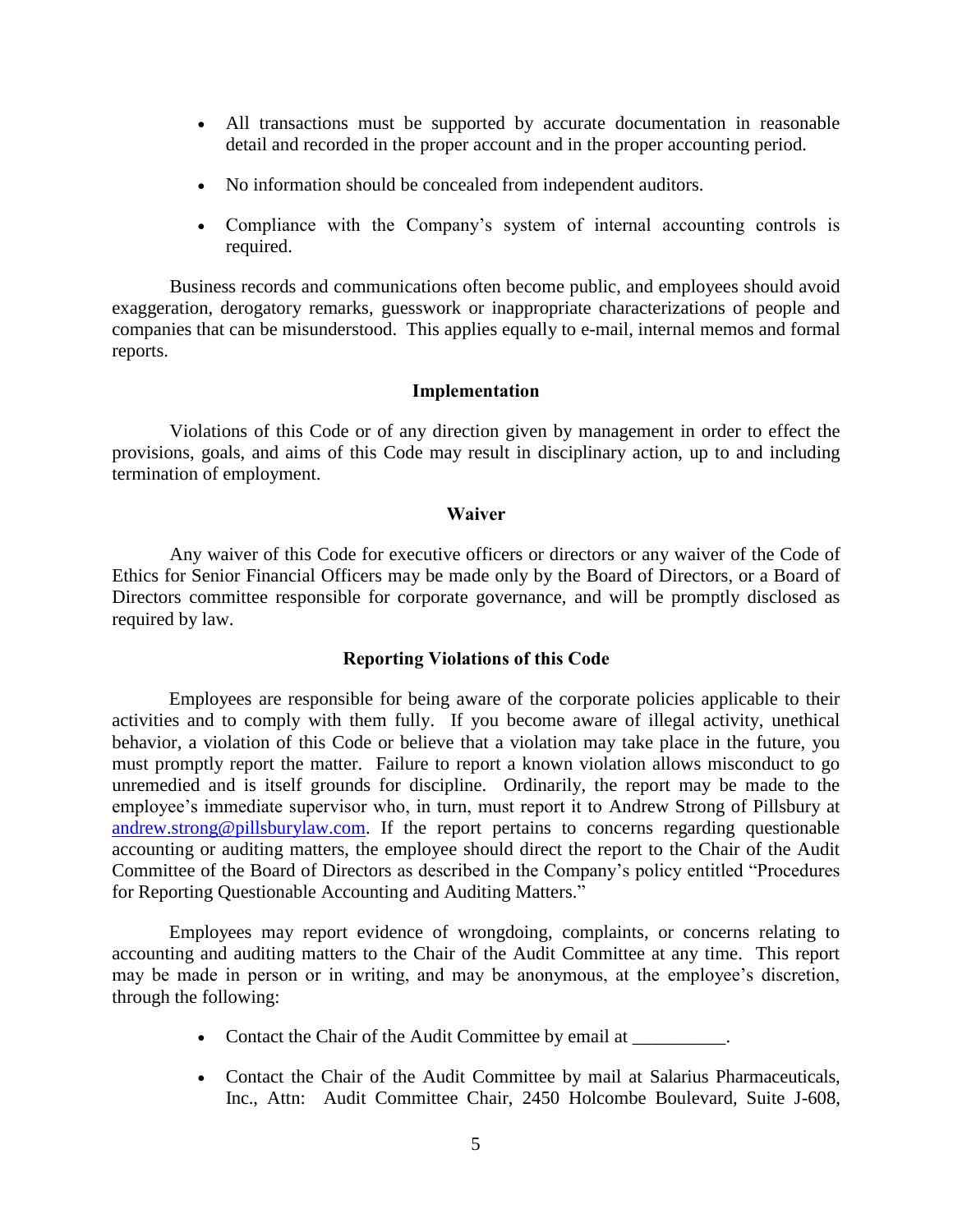Houston, Texas 77021 (This correspondence will be forwarded directly to the Chair of the Audit Committee.)

• Anonymous hotline at [XYZ].

Employees submitting a report on an anonymous basis are strongly encouraged to keep a copy of the report (if made in writing) and a record of the time and date of their submission, as well as a description of the matter as reported if the report was not in writing.

Employees are encouraged to provide as much specific information as possible, including names, dates, places and events that took place, relevant documents and the employee's perception of why the incident(s) may be misconduct.

If possible, the employee should provide a means by which she/he can be contacted in the event that an investigator needs to follow-up or wants to report back to the employee.

We will not allow retaliation against an employee for reporting a possible violation of this Code unless it can be shown that the report was knowingly false. Retaliation for reporting a federal offense is illegal under federal law and prohibited under this Code. Such retaliation will result in discipline up to and including termination of employment and may also result in criminal prosecution. The employee is protected from retaliation even if the investigator does not agree that there has been a violation. However, if the employee making the report was involved in improper activity, the fact that he or she reported it will not necessarily prevent him or her from being disciplined for his or her participation in the violation. In these circumstances, the Company may consider the employee's conduct in promptly reporting the information as a mitigating factor in any disciplinary decision.

## **What to Do if You Have Questions or Are Unsure About a Transaction**

We must all work to ensure prompt and consistent action against violations of this Code. However, in some situations, it is difficult to know right from wrong. Since we cannot anticipate every situation that will arise, it is important that we have a way to approach a new question or problem. These are the steps to keep in mind:

- Always ask first, act later. If you are unsure of what to do in any situation, seek guidance from your supervisor or Andrew Strong of Pillsbury at [andrew.strong@pillsburylaw.com](mailto:andrew.strong@pillsburylaw.com) before you act.
- Make sure you have all the facts. In order to reach the right solutions, you must be as fully informed as possible.
- Ask yourself: What specifically am I being asked to do? Does it seem unethical or improper? This will enable you to focus on the specific question you are faced with, and the alternatives you have. Use your judgment and common sense; if something seems unethical or improper, it probably is.